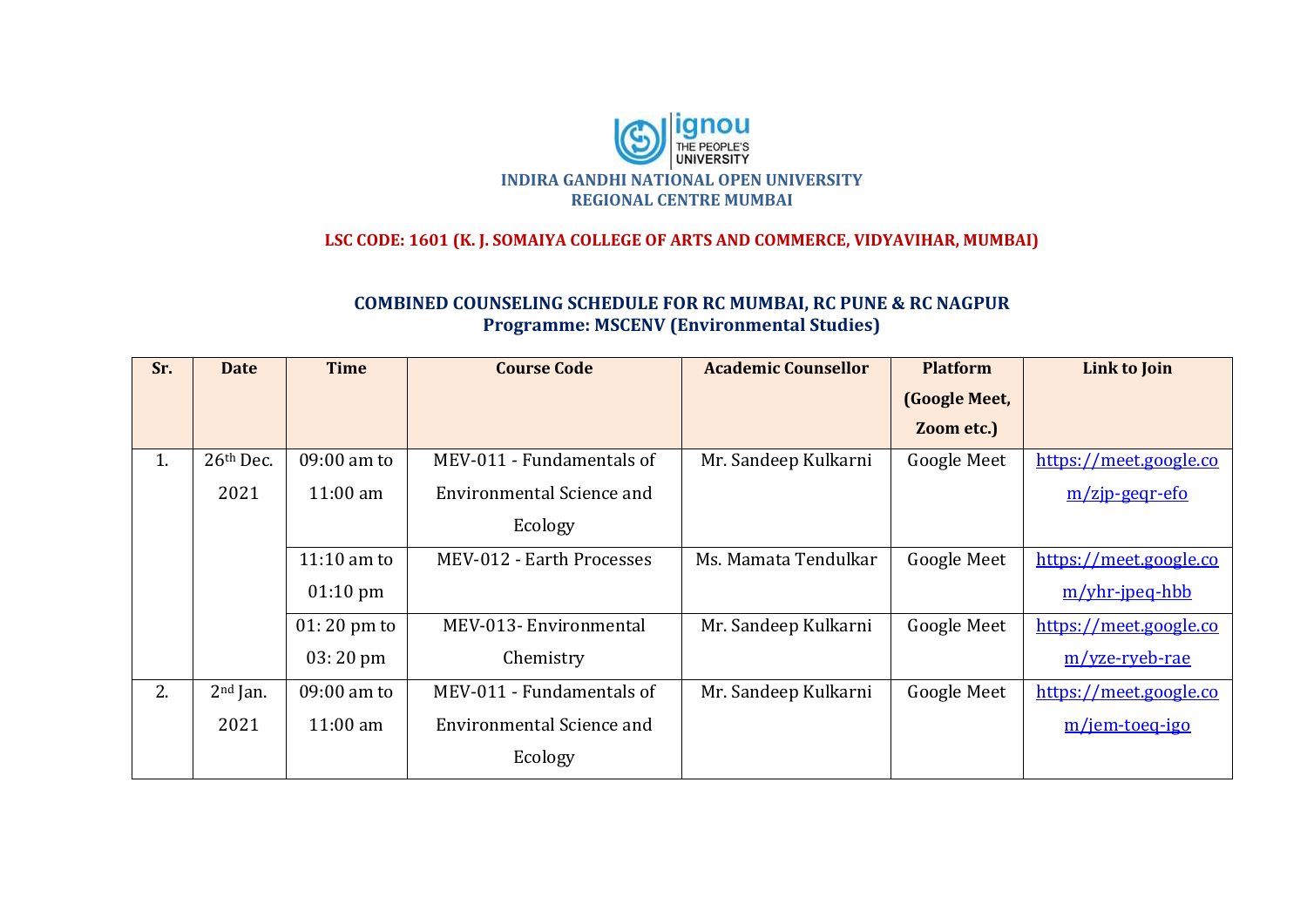|    |             | $11:10$ am to         | MEV-012- Earth Processes         | Ms. Mamata Tendulkar | <b>Google Meet</b> | https://meet.google.co |
|----|-------------|-----------------------|----------------------------------|----------------------|--------------------|------------------------|
|    |             | $01:10 \text{ pm}$    |                                  |                      |                    | m/jem-toeq-igo         |
|    |             | 01:20 pm to           | <b>MEV-013</b>                   | Mr. Sandeep Kulkarni | Google Meet        | https://meet.google.co |
|    |             | 03:20 pm              | <b>Environmental Chemistry</b>   |                      |                    | m/jem-toeq-igo         |
|    |             |                       |                                  |                      |                    |                        |
|    | 9th Jan.    | 09:00 am to           | MEV-011 - Fundamentals of        | Mr. Sandeep Kulkarni | <b>Google Meet</b> | https://meet.google.co |
|    | 2021        | 11:00 am              | <b>Environmental Science and</b> |                      |                    | m/zrz-aqxf-tkh         |
|    |             |                       | Ecology                          |                      |                    |                        |
|    |             | $11:10$ am to         | MEV-012 - Earth Processes        | Ms. Mamata Tendulkar | <b>Google Meet</b> | https://meet.google.co |
|    |             | $01:10$ pm            |                                  |                      |                    | m/zrz-aqxf-tkh         |
|    |             | $01:20$ pm to         | MEV-013 - Environmental          | Mr. Sandeep Kulkarni | <b>Google Meet</b> | https://meet.google.co |
|    |             | 03:20 pm              | Chemistry                        |                      |                    | m/zrz-aqxf-tkh         |
| 4. | $16th$ Jan. | 09:00 am to           | MEV-011 - Fundamentals of        | Mr. Sandeep Kulkarni | <b>Google Meet</b> | https://meet.google.co |
|    | 2021        | 11:00 am              | <b>Environmental Science and</b> |                      |                    | m/zrz-agxf-tkh         |
|    |             |                       | Ecology                          |                      |                    |                        |
|    |             | $11:10$ am to         | MEV-012 - Earth Processes        | Ms. Mamata Tendulkar | <b>Google Meet</b> | https://meet.google.co |
|    |             | $01:10 \text{ pm}$    |                                  |                      |                    | m/zrz-aqxf-tkh         |
|    |             | $01:20 \text{ pm}$ to | <b>MEV-013</b>                   | Mr. Sandeep Kulkarni | <b>Google Meet</b> | https://meet.google.co |
|    |             | 03:20 pm              | <b>Environmental Chemistry</b>   |                      |                    | m/zrz-agxf-tkh         |
|    |             |                       |                                  |                      |                    |                        |
|    |             |                       |                                  |                      |                    |                        |